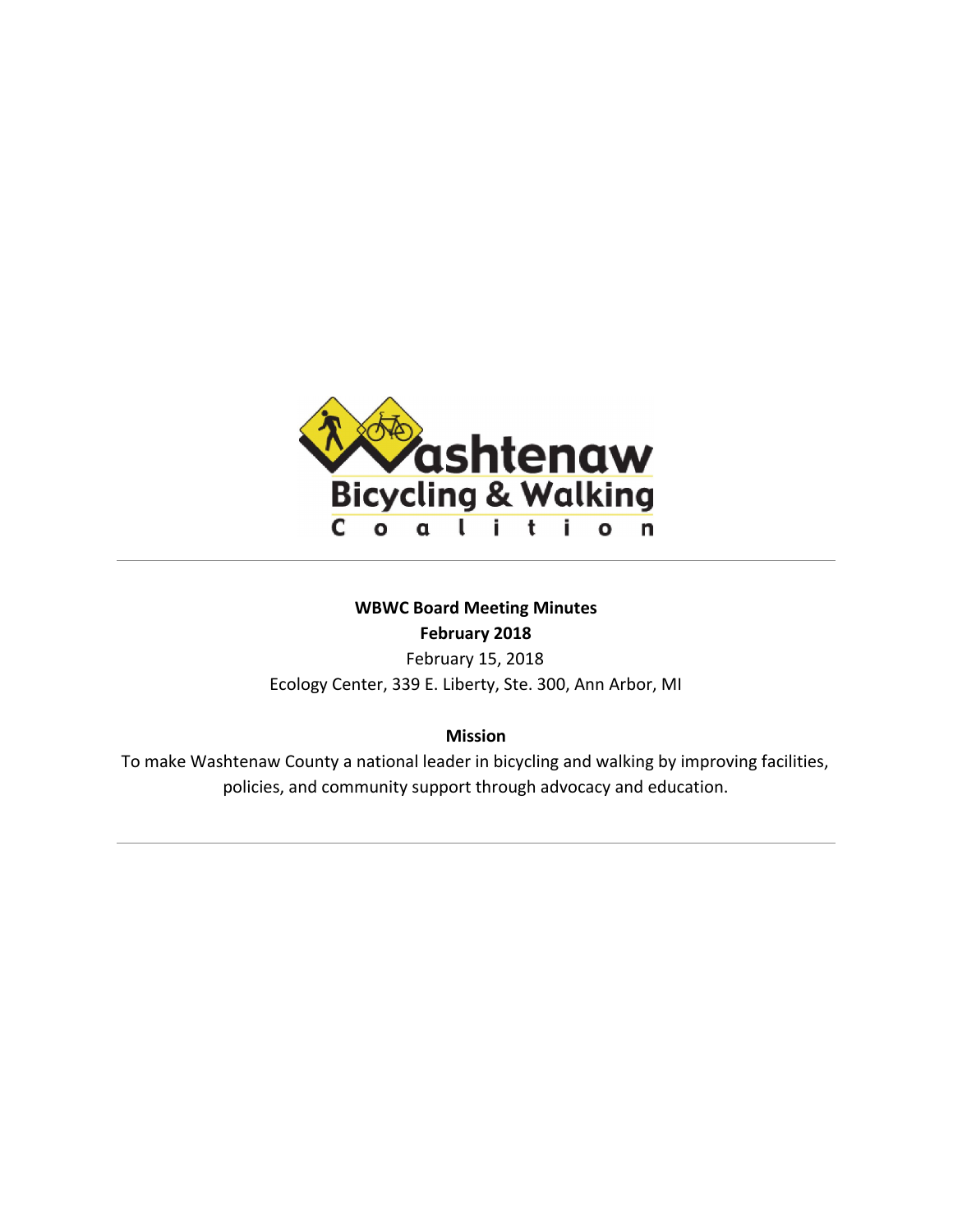#### **Board Members Present**

Erica Briggs - Chair David Shinabarger Tracy Beeson Bradley Parsons Bob Krzewinski Jaime Magiera (Remote but present) Matt Catanzarite Robert Gordon Larry Deck Valerie Shinabarger

#### **Guests Present**

Peter Houk Seth

### **Adoption of the Agenda**

//TODO complete this section

#### **Chair**

*Review Mission Statement*

To make Washtenaw County a national leader in bicycling and walking by improving facilities, policies, and community support through advocacy and education.

*Board Contacts*

*2018 Plan*

*Celebrate Successes of the Past Month --* Bike Summit

#### **Secretary**

*January Retreat Notes --* can be viewed [https://docs.google.com/document/d/1DhnkmLtZF5ctrxjXehHQ9dPSYKVI88Ds7vqRYYHgqz8/ed](https://docs.google.com/document/d/1DhnkmLtZF5ctrxjXehHQ9dPSYKVI88Ds7vqRYYHgqz8/edit?ts=5a84ac1b) [it?ts=5a84ac1b](https://docs.google.com/document/d/1DhnkmLtZF5ctrxjXehHQ9dPSYKVI88Ds7vqRYYHgqz8/edit?ts=5a84ac1b)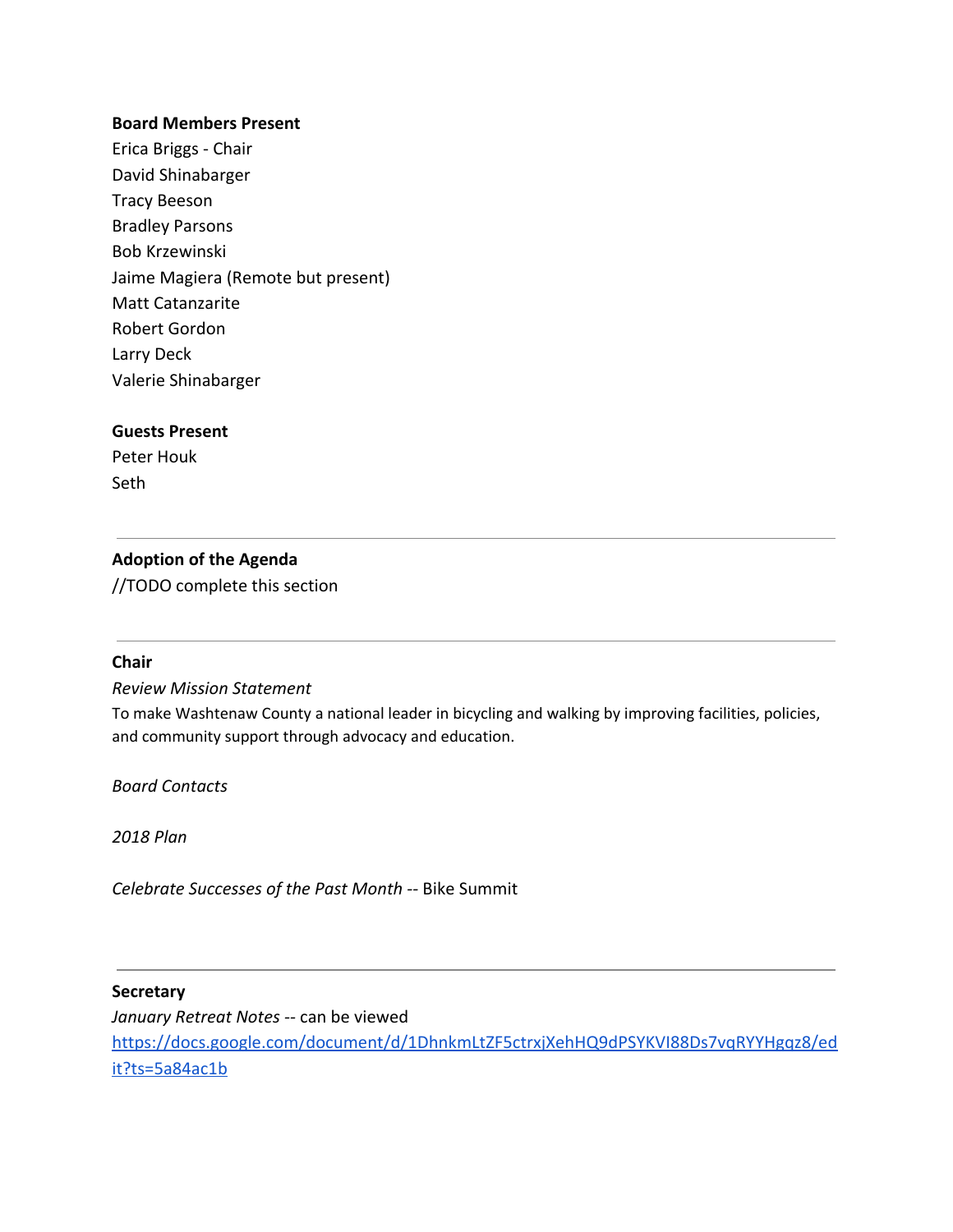Bob K. motioned to approve the retreat notes, Larry D. seconded. All present board members approved.

*Newsletter* - Went out 2.15.2018. Needs to make sure to include all new members each time it goes out. David will check with Valerie to confirm all those members will be included for future iterations.

*Calendar -- Upcoming Events* Huron River Day moved to May 20th

## **Treasurer's Report**

*Report -- January 2018* - [https://docs.google.com/viewer?a=v&pid=forums&srcid=MDg4NDQ1NjExNjc4MjU5NTE3MDAB](https://docs.google.com/viewer?a=v&pid=forums&srcid=MDg4NDQ1NjExNjc4MjU5NTE3MDABMDA4NjExNjY2MDY2ODEyNjQyNDMBcTFEZ1VoODhDZ0FKATAuMQEBdjI&authuser=0) [MDA4NjExNjY2MDY2ODEyNjQyNDMBcTFEZ1VoODhDZ0FKATAuMQEBdjI&authuser=0](https://docs.google.com/viewer?a=v&pid=forums&srcid=MDg4NDQ1NjExNjc4MjU5NTE3MDABMDA4NjExNjY2MDY2ODEyNjQyNDMBcTFEZ1VoODhDZ0FKATAuMQEBdjI&authuser=0)

## *Organizational Memberships*

- \$100 to michigan trails and greenways alliance
- \$300 to the ecology center
- \$100 to the league of american bicyclist
- \$30 rail to trail
- \$150 league of michigan bicyclist

Robert Gordon suggested increasing our donation to The Ecology Center from \$300 up to \$365 for 2018 based on our current use of their building and their generosity to us. Robert motioned. Larry seconded. All present board members approve.

*Upcoming Tax Deadlines*

**Bike Summit** *Report*

*Gap Map from Matt --*

*Organizational Memberships*

*Upcoming Tax Deadlines*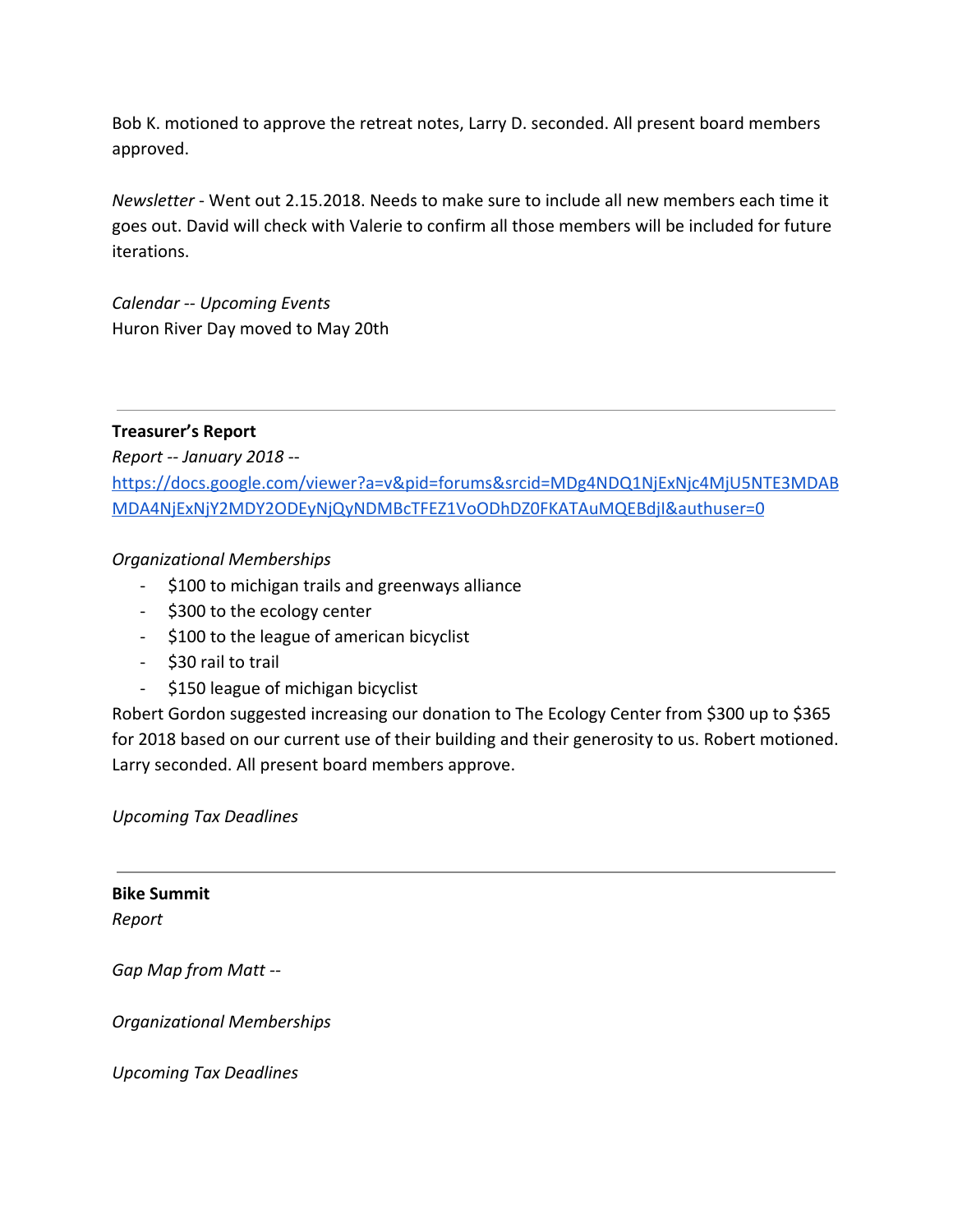**Crash Data Analysis**

*Review work Matt has done* BasMap [https://www.arcgis.com/apps/opsdashboard/index.html#/cee4e3883320482fb05c8207a33747](https://www.arcgis.com/apps/opsdashboard/index.html#/cee4e3883320482fb05c8207a33747f9) [f9](https://www.arcgis.com/apps/opsdashboard/index.html#/cee4e3883320482fb05c8207a33747f9)

Dashboard --

[https://www.arcgis.com/apps/opsdashboard/index.html#/cee4e3883320482fb05c8207a33747](https://www.arcgis.com/apps/opsdashboard/index.html#/cee4e3883320482fb05c8207a33747f9) [f9](https://www.arcgis.com/apps/opsdashboard/index.html#/cee4e3883320482fb05c8207a33747f9)

Next steps -- present to Ann Arbor & Ypsilanti as motivation to adopt from top leadership Vision Zero.

*Next steps to inform Vision Zero work & Northside Area project*

# **Northside "Take Back Our Neighborhood" Project**

*SRTS Presentation -* [https://drive.google.com/file/d/0B\\_ID8omz0bPlYXduVDQweTFqZjQ/view?usp=sharing](https://drive.google.com/file/d/0B_ID8omz0bPlYXduVDQweTFqZjQ/view?usp=sharing)

*Northside PPT draft / collection --*

[https://docs.google.com/presentation/d/1t4oxMEn50YM0sUiNFGjNcgYyhOnjIeWuBSsZnowhC8](https://docs.google.com/presentation/d/1t4oxMEn50YM0sUiNFGjNcgYyhOnjIeWuBSsZnowhC8k/edit#slide=id.g1f1f286217_4_56) [k/edit#slide=id.g1f1f286217\\_4\\_56](https://docs.google.com/presentation/d/1t4oxMEn50YM0sUiNFGjNcgYyhOnjIeWuBSsZnowhC8k/edit#slide=id.g1f1f286217_4_56)

# *Ann Arbor's Traffic Calming Program Guidebook --*

[https://www.a2gov.org/departments/engineering/traffic/Documents/Traffic%20Calming%20G](https://www.a2gov.org/departments/engineering/traffic/Documents/Traffic%20Calming%20Guidebook_1-17%20with%20Watermark.pdf) [uidebook\\_1-17%20with%20Watermark.pdf](https://www.a2gov.org/departments/engineering/traffic/Documents/Traffic%20Calming%20Guidebook_1-17%20with%20Watermark.pdf)

# Next steps

- Refine Presentation
- Setup a meeting with Sumi & Anne Bannister to discuss fiscal responsibility, improving neighborhood, and safety for school, residents, and constituents
- Emphasize road narrowing, not widening

**Membership Development**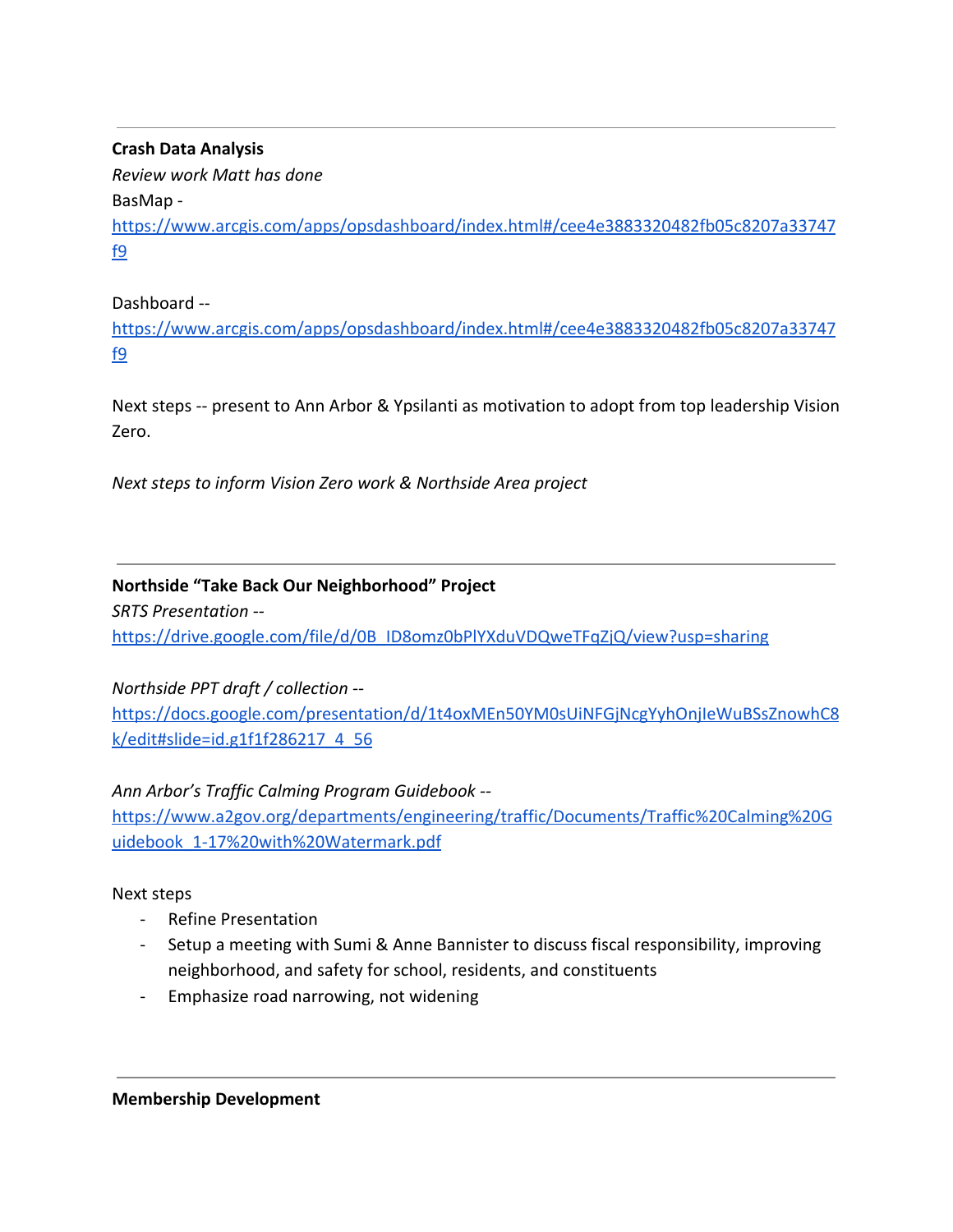*Widening our Reciprocal Organizational Memberships for \$10* -- Robert Gordon motions to approve. Larry seconded the motion. All present board members voted to approve.

*Motion to Empower Membership Committee --* Erica motions to empower the membership committee decide on appropriate numbers for organizational memberships and to keep us posted on those numbers. Tracy seconded. All present board members voted in favor to approve the motion.

## **Meeting / Conversation Updates**

Jaime - DDA 1st & Ashley Project Meeting -- Met with DDA and they said they want to keep us in the loop - and if they think there's anything that they could be doing better, we can talk to them and let them know, whether big picture or on specific projects.

*Jaime - Kirk Westphal -* discussed creating voting scoreboards to track voting history on a variety of bicycle and pedestrian specific criteria.

*Larry -- ALT*

*Robert -- Transportation Commission*

*Brad - Liz Margiolis / AAPS / SRTS*

### **Letter of Support**

*Fred Feng -* Larry D. motioned to approve the letter of support. David S. seconded. All present board members approve.

### **Agenda for Next or Upcoming Board Meeting**

*Peter Sanderson -* Staff Person of Washtenaw County Parks & Rec. Commission

Huron River Day moved up to May 20th

New GetDowntown Director

Communications - Jaime can discuss for the upcoming meeting.